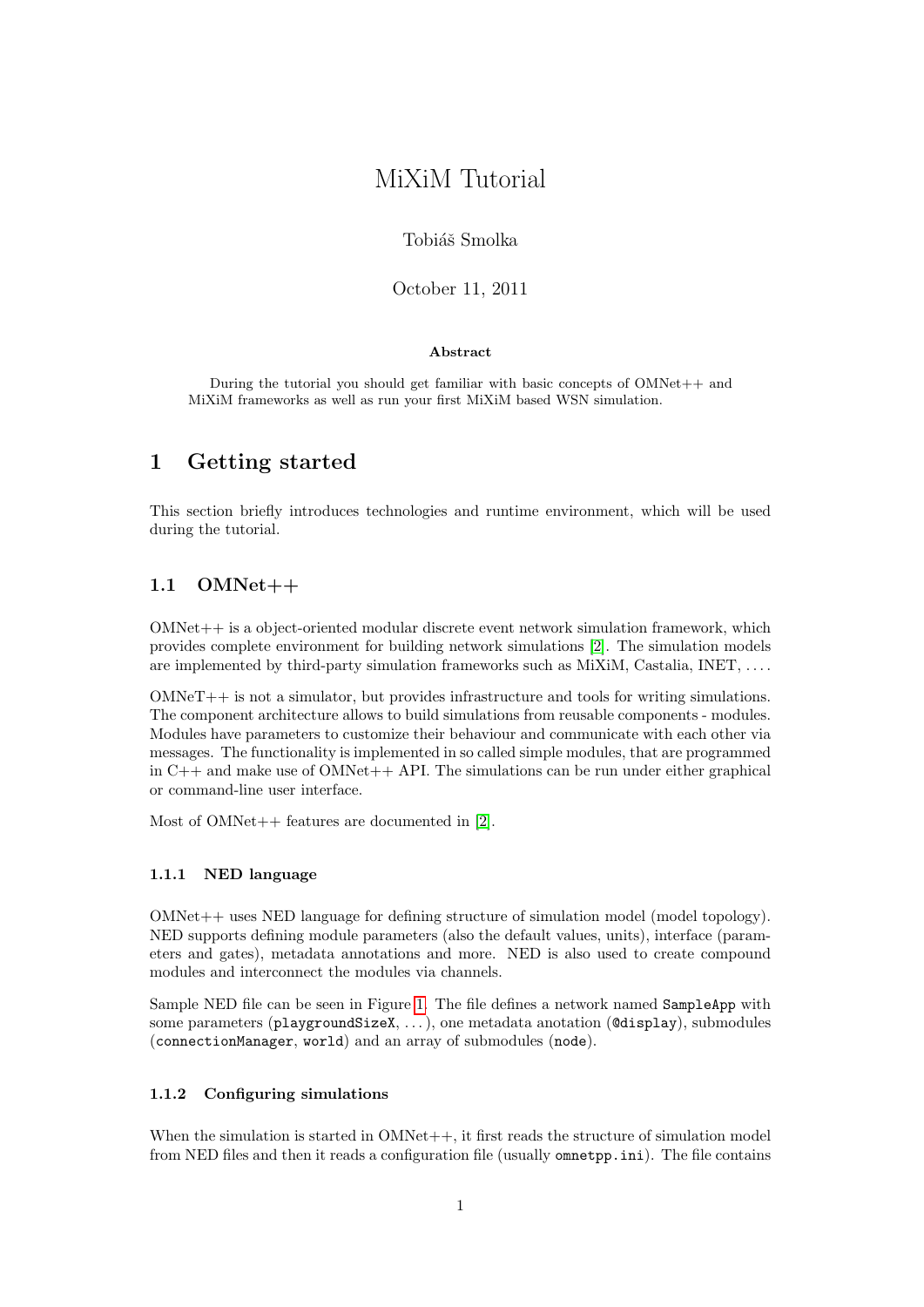<span id="page-1-0"></span>Figure 1: Sample NED file

package sampleapp;

```
import org.mixim.base.connectionManager.ConnectionManager;
import org.mixim.base.modules.BaseWorldUtility;
network SampleApp
4
    parameters:
         double playgroundSizeX @unit(m); // x size of the area the nodes are in (in meters) double playgroundSizeY @unit(m); // y size of the area the nodes are in (in meters)
         double playgroundsized Qunit(m); // z size of the area the nodes are in (in meters)
         double numNodes; // total number of hosts in the network
         @display("bgb=$playgroundSizeX,$playgroundSizeY,white;bgp=0,0");
    submodules
         connectionManager: ConnectionManager {
              parameters:
                   @display("p=150,0;b=42,42, rect, green, , ; i=abstract/multicast");
         world: BaseWorldUtility {
              parameters:
                  playgroundSizeX = playgroundSizeX;
                   playgroundSizeY = playgroundSizeY;playgroundSizeZ = playgroundSizeZ;
                   \texttt{Adisplay("p=30,0; i=miss/globe");}node[numNodes]: Host802154 {}
    connections allowunconnected:
\left.\rule{0pt}{10pt}\right.
```
settings for the model and also for the simulation core. This includes setting specific values for model parameters, how many runs should be executed, RNG settings, etc.

Sample configuration file can be seen in Figure [2.](#page-2-0)

#### 1.2 MiXiM

MiXiM (mixed simulator) is an OMNeT++ modeling framework created for mobile and fixed wireless networks (wireless sensor networks, body area networks, ad-hoc networks, etc.). It offers models of radio wave propagation, interference estimation, radio transceiver power consumption and wireless MAC protocols [\[3\]](#page-7-1).

### 1.3 Runtime environment

Virtual image has pre-installed Ubuntu 11.04 with OMNet++ and MiXiM installed from source. Login and password is demo.

For this tutorial, we will use  $OMNet+ + v4.1$  and  $MixiM v2.1$ . The installation on supported platforms (Windows, Linux, Mac OS X) is covered in OMNeT++ Installation Guide [\[1\]](#page-7-2) and MiXiM Wiki [\[4\]](#page-7-3).

# 2 Simulation SampleApp

The sample application is composed only from original MiXiM modules and demonstrates how to configure, execute and analyse results of a simulation.

The most important modules used in the simulation are: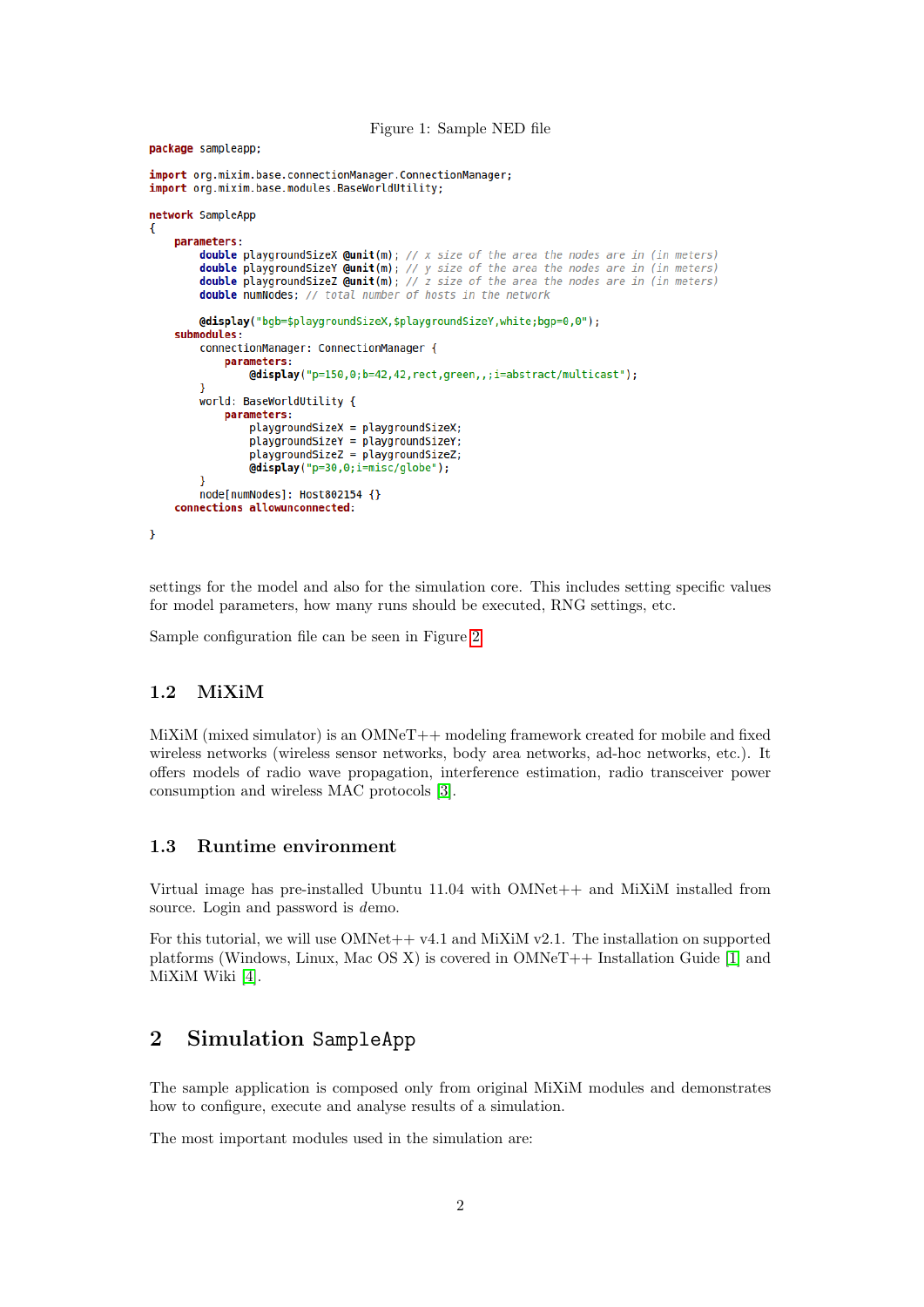<span id="page-2-0"></span>Figure 2: Sample configuration file (omnetpp.ini)

```
[Config experiment dist vs rss]
cmdenv-module-messages = false
cmdenv-express-mode = true<br>sim-time-limit = 2s**.playgroundSizeX = 100m
**.playgroundSizeY = 100m
**.playgroundSizeZ = 0m
**.numNodes = 2**.node[0].isBaseStation = true
**.node[0].mobility.x = 0
**.node[0].mobility.y = 0
**.node[0].nic.phy.last*.scalar-recording = true
**.node[1].mobility.x = 0
**.node[1].mobility.y = ${nodeY=0..60 step 0.5}<br>**.node[1].mobility.y = ${nodeY=0..60 step 0.5}
**.node[1].net.nextHopAddr = 1
**.node[*].net.readFromFile = false
**.node[*].mobility.readFromFile = false
**.node[*].nic.phy.sensitivity = -100dBm<br>**.node[*].nic.phy.sensitivity = -100dBm
**.node[*].nic.phy.useThermalNoise = false
**.node[*].appl.packetSendInterval = 1s
**.node[*].appl.numPackets = 1**.scalar-recording = false
**.vector-recording = false
```
- SensorApplLayer for periodically sending a packet to the sink.
- WiseRoute for implementing simple routing scheme.
- Nic802154\_TI\_CC2420 for implementing IEEE 802.15.4 network interface.
- BaseMobility for implementing static mobility scheme.

#### 2.1 Creating the simulation

- 1. After starting the VM, open the terminal and execute command omnetpp. This will start the OMNet++ IDE, an Eclipse based IDE with integrated support for OMNet++ projects.
- 2. Create new OMNet++ project (File  $\rightarrow$  New  $\rightarrow$  OMNet++ Project).
	- (a) Enter project name SampleApp, click Next.
	- (b) Select MiXiM  $\rightarrow$  Basic MiXiM network, click Next.
	- (c) Select Sensor Application Layer, WiseRoute, CSMA 802.15.4, Static (no mobility) and 2-dimensional, click Finish.
- 3. Build and run the simulation
	- (a) Right click on project SampleApp, select Build project.
	- (b) Right click on project SampleApp, select Run As  $\rightarrow$  OMNet++ Simulation.
	- (c) Explore Tkenv (OMNet++ graphical user interface) a little bit and try out how Run, Stop, Speed and Zoom buttons work.
	- (d) Close Tkenv and finish the simulation.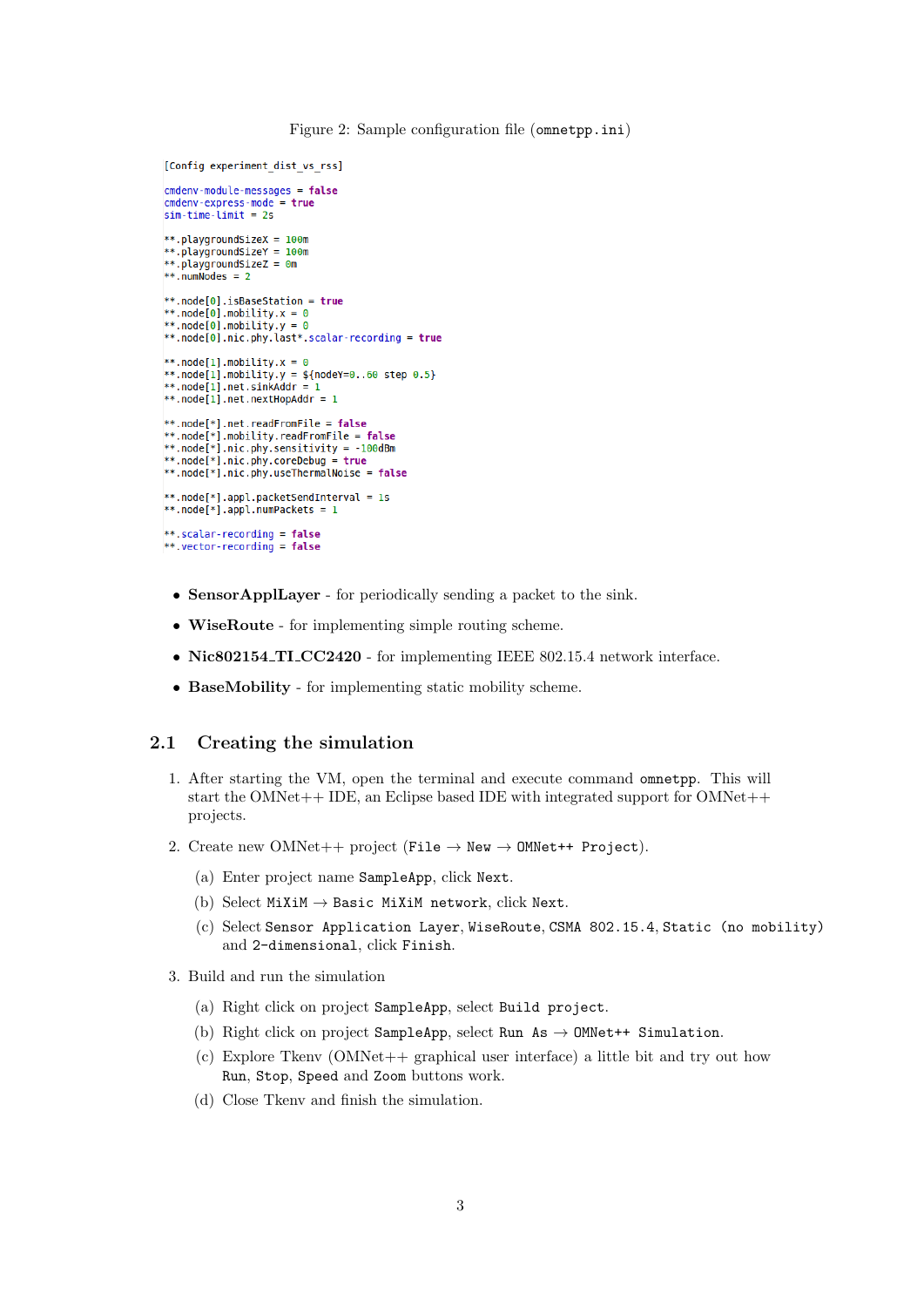## 2.2 Modifying the simulation

The SampleApp simulation created in previous step utilizes mentioned modules in a way, that all nodes are broadcasting the packets and flood the network. However, in order to prepare more interesting scenario with hop-by-hop routing to the sink, there is no need to reprogram the model. All the changes can be made in omnetpp.ini configuration file.

Open file omnetpp.ini and perform following modifications ( $\{\text{m}\}\$  modify line,  $\{+\}$  add new line,  $\{-\}$  remove old line,  $\{=\}$  no change):

1. Configure detailed logging of all events (will be used for follow-up analysis of the simulation results).

```
{=} **.**.coreDebug = false
{+} record-eventlog = true
```
2. Change playground size and number of nodes.

{m} \*\*.playgroundSizeX = 500m {m} \*\*.playgroundSizeY = 500m {m} \*\*.playgroundSizeZ = 500m  ${m}$  \*\*.numNodes = 7

3. Disable broadcast, set node 0 as a sink and configure node 1 to generate high amount of packets.

```
{=} **.node[*].applType = "SensorApplLayer"
{+} **.node[1].appl.nbPackets = 9999
{=} **.appl.trafficType = "periodic"
{=} **.appl.trafficParam = 1 #in seconds
{m} **.appl.broadcastPackets = false
{+} **.appl.destAddr = 0
{m} **.appl.nbPackets = 0
{+} **.appl.trace = true
{+} **.appl.debug = true
```
4. Change mobility parameters and place all nodes except sink randomly.

```
{m} **.node[0].mobility.x = 50
{m} **.node[0].mobility.y = 50
{-} **.node[0].mobility.z = 250
{-} ... all lines with mobility params for other nodes ...
{+} **.node[*].mobility.x = -1
{+} **.node[*].mobility.y = -1
{+} **.node[*].mobility.z = -1
```
After the modification, the simulation should contain two phases:

- 1. Route discovery phase The sink (node 0) broadcasts route-flood message, which will be propagated to every node in the network. During this phase, each node computes its own routing table for routing to the sink.
- 2. Data sending phase The node 1 will periodically (each second) send data packet to the sink. Since there is a initial waiting period and the route discovery phase proceeds data sending phase, the packet should be successfully routed to the sink.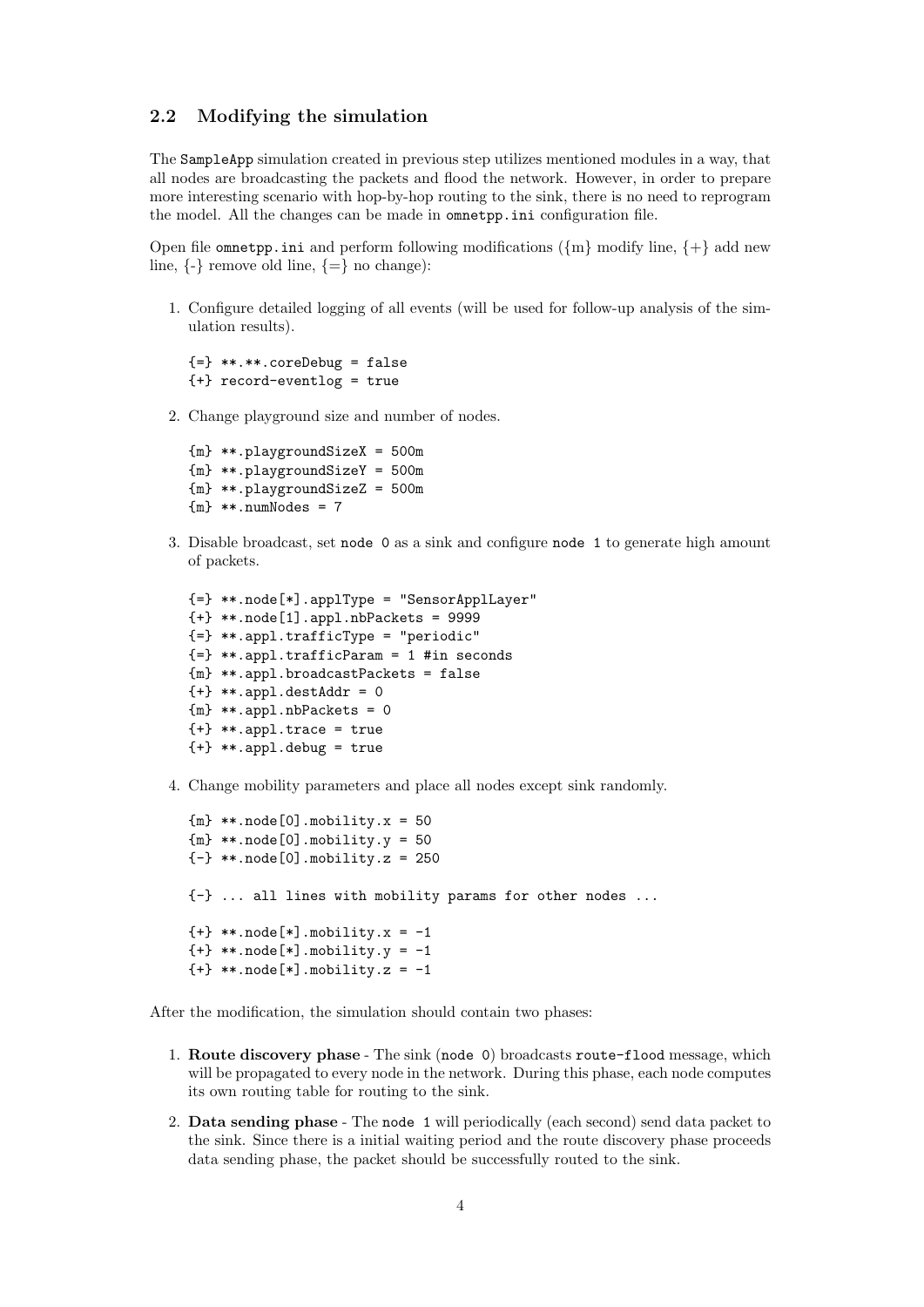Test the modified simulation, make sure the animation speed is low and observe the two phases. Also try out following actions.

- Double click on the node 0 to see the inner composition of the module. Wait for a data message and see how it is propagated all the way up to the application layer.
- Stop the simulation while there is some AirFrame being send between two modules, find it (in NIC module of the receiver) and inspect it to see the encapsulation and specific parameters (i.e. different destAddr, srcAddr on application and network level).
- Find the application layer of the node 0 and perform Inspect module output action. Increase the speed of the simulation and observe logging messages from application layer about receiving the packets.
- Go in the application layer of the node 0, find cOutVector rawLatencies, open it and observe how the latency of the received packets is changing in real-time.

Stop the simulation after at least 50 simulated seconds and make sure the finish() method is called so the data for follow-up analysis is written down in the result files.

# 2.3 Analysing the results

OMNet++ provides support for recording outputs of the simulation via output vectors, scalars, histograms. In the previous simulation, a vector was used to record latencies of incoming data packets and a scalar was used to record number of received data packets. Additionally, the simulation can also record log of all events, that were created during the simulation.

Before performing next steps make sure the simulation is stopped and there are output files generated in results folder of the project (\*.sca, \*.vec, \*.elog).

Inspect result vectors and scalars:

- 1. Double click on either \*.sca or \*.vec output file and confirm creation of new analysis file (in case it was not created before).
- 2. Browse the data, try out filtering by statistic name (e.g. rawLatencies in vectors, nbData\* in scalars).
- 3. Select filtered vectors or scalars and perform Plot action.
- 4. Use scavetool for exporting scalars to CSV file.
	- (a) Open the terminal and enter following commands:

```
cd Projects/SampleApp/results/
scavetool scalar -p "name(nbData*)" *.sca -0 stats.csv
cat stats.csv
```
Inspect event log:

- 1. Double click on \*.elog output file and open event log window.
- 2. Apply filter by module NED type org.mixim...SensorApplLayer to see only application level events (sending and receiving data packets).
- 3. Closely inspect event #358 (arrival of first data message into sink) by applying "Causes/Consequences" filter.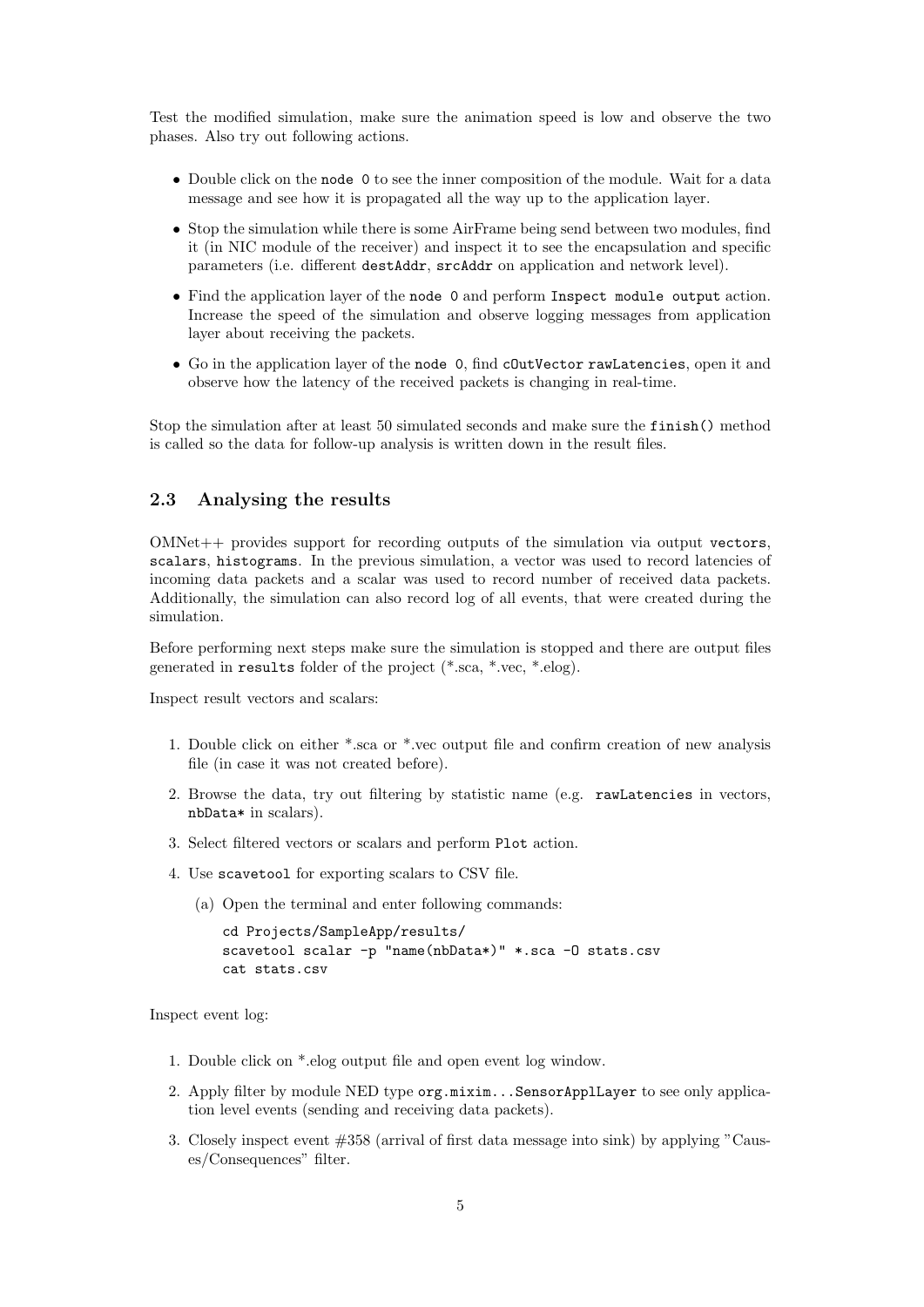Figure 3: Listing of file EvilNetw.ned

package sampleapp;

```
import org.mixim.modules.netw.WiseRoute;
simple EvilNetw extends WiseRoute
{
          parameters:
                      double pDataPacketDropping = default(0.5); // probablity of dropping a packet<br>@display("i=block/cogwheel");       // meta data for displaying an icon
                     \begin{array}{c} \text{SUSL} \text{OCS} \text{OCS} \text{OCS} \text{OCS} \text{OCS} \text{OCS} \text{OCS} \text{OCS} \text{OCS} \text{OCS} \text{OCS} \text{OCS} \text{OCS} \text{OCS} \text{OCS} \text{OCS} \text{OCS} \text{OCS} \text{OCS} \text{OCS} \text{OCS} \text{OCS} \text{OCS} \text{OCS} \text{OCS} \text{OCS} \text{OCS} \text{OCS} \text{OCS} \text{OCS} \text{OCS} \text{OCS} \text{OCS} \text{OCS} \text}
```
Figure 4: Listing of file EvilNetw.h

```
\#ifndef _SAMPLEAPP_EVILNETW_H_
#11HQC1 ESAMPLEAPP_EVILNETW_H_
#include \langle WiseRoute.h>
class EvilNetw: public WiseRoute {
   protected:<br>long nbDataPacketsDropped:
                                                                                \frac{1}{2} number of dropped packets
        v i r t u a l v o id i n i t i a l i z e ( i n t ) ; // i n i t i a l i z e module
v i r t u a l v o id f i n i s h ( ) ; // f i n a l i z e module
v i r t u a l v o id handleLowerMsg ( cMessage ∗ ) ; // h and l e message
} ;
#e n d i f
```
- <span id="page-5-1"></span>(a) Discard filtering by module NED type and apply "Causes/Consequences" filter for event 358.
- (b) Notice the chain of events starting with route-flood via nodes 0, 6, 4, 1 and ending with data packet transmission via nodes 1, 4, 6 and 0.

#### 2.4 Implementing a simple module

The functionality of the new module is quite simple – it adds a support for selective forwarding attacks into original WiseRoute network layer.

It implements method handleLowerMsg() for intercepting all messages from lower layer (MAC layer) (see Figure [5\)](#page-6-0). The module selectively drops all data packets with a probability configurable in module parameter pDataPacketDropping. In case the message is dropped, the module also appends a message into the log, display notification "bubble" (in Tkenv) and increment nbDataPacketsDropped. During the finalization, nbDataPacketsDropped is recorded to output file as a scalar.

- 1. Create new simple module by File  $\rightarrow$  New  $\rightarrow$  Simple Module.
	- (a) Enter EvilNetw.ned as a name of NED file, click Finish.
- 2. Modify content of generated files EvilNetw.ned (see Figure [3\)](#page-5-0), EvilNetw.h (see Figure [4\)](#page-5-1) and EvilNetw.cc (see Figure [5\)](#page-6-0). All files can be downloaded from [\[5\]](#page-7-4) (copying from PDF will not work).
- 3. Open omnetpp.ini and perform following changes ( $\{m\}$  modify line,  $\{+\}$  add new line). The modifications will force node 6 to use EvilNetw instead of WiseRoute.
	- [+] \*\*.node[6].netwType = "EvilNetw" [+] \*\*.node[6].netwType = "EvilNetw" [=] \*\*.node[\*].netwType = "WiseRoute"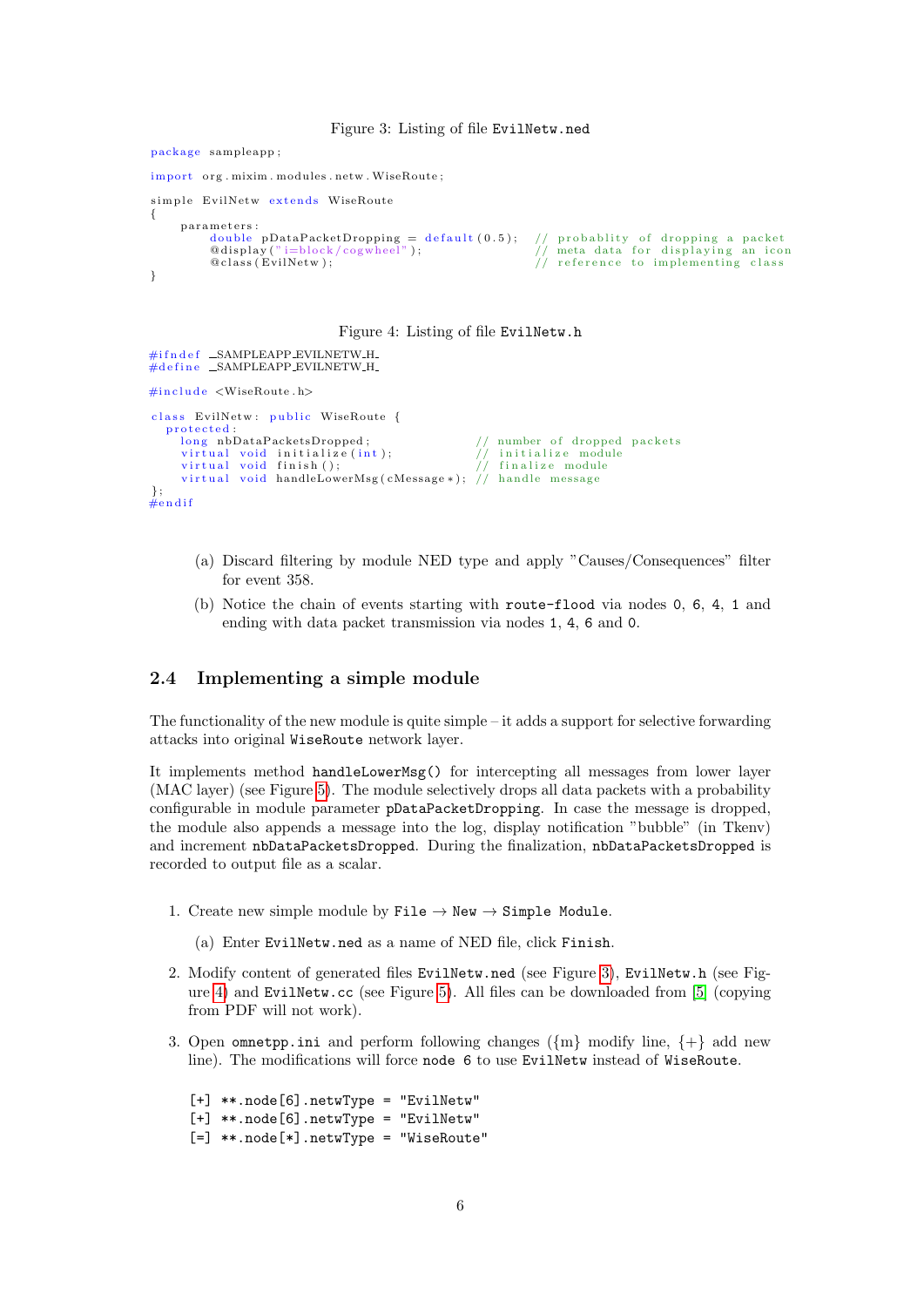#### Figure 5: Listing of file EvilNetw.cc

```
\#include "EvilNetw.h"
Define_Module (EvilNetw);
// Initializes EvilNetw module
\overline{void} EvilNetw :: initialize (int stage){
   WiseRoute :: initialize (stage);
   if (stage == 1)nbDataPacketsDropped = 0;}
}
\frac{1}{\sqrt{2}} Finalize module and record statistics
\text{void} EvilNetw :: finish (){
   WiseRoute :: finish();
   if (stats)
     recordScalar ("nbDataPacketsDropped", nbDataPacketsDropped);
  }
}
// Handle message from lower (MAC) layer
void EvilNetw::handleLowerMsg(cMessage* msg) {<br>// Consider only DATA packets and drop only with certain probability
   if (msg->getKind()==DATA && par("pDataPacketDropping").doubleValue()>=uniform(0,1)){<br>getNode()->bubble("Dropping_a_packet!"); // notification<br>EV << "Dropping_a_packet!" << endl; // logging
      nbDataPacketsDropped++; // statistics<br>delete msg; msg = NULL; return;
   }
   \rm\dot{W}iseRoute : : handleLowerMsg(msg); // fallback
}
```
# <span id="page-6-0"></span>3 Simulation basicIDS

Project basicIDS models a prototype of simple IDS. The IDS runs on each node in the network and is capable of detecting selective forwarding and hello flooding attackers. For this purpose, almost all modules in the network had to be extended with specific functionality. The tutorial does not provide detailed analysis of each aspect of the simulation model, instead it demonstrates 2 simple experiments: test and experiment\_dist\_vs\_rss.

### 3.1 Experiment test

Experiment test is configured in the test section of omnetpp.ini. The network contains one base station and 4 nodes. The nodes are periodically (each second) sending packets to the base station, the total number of send packets for each node is 300.

First, run the scenario, in which all nodes are simply sending the packets to the base station.

- 1. Run the experiment with initial settings and observe the behaviour of the network.
	- Note: the radio range of the nodes is smaller than in the previous simulation, use Zoom in and Decrease icon size actions (Ctrl+M, Ctrl+O).
- 2. Change routing in the network and observe performance of IDS detection of selective forwarding attacks.
	- (a) Set routing of node 1 via node 2 and check IDS performance.
		- $\lceil + \rceil$  \*\*.node $\lceil 1 \rceil$ .net.nextHopAddr = 2
		- $[-]$  \*\*.node $[1..4]$ .net.nextHopAddr = 0
	- (b) Open result file test-0 ids forwarders stats.txt, which contains IDS statistics in the following format: A;B;PR;PF;DIST;DROPPED, where A is a monitoring node, B is a monitored node, PR is number of received packets by the node B, PF is number of forwarded packets by the node B,